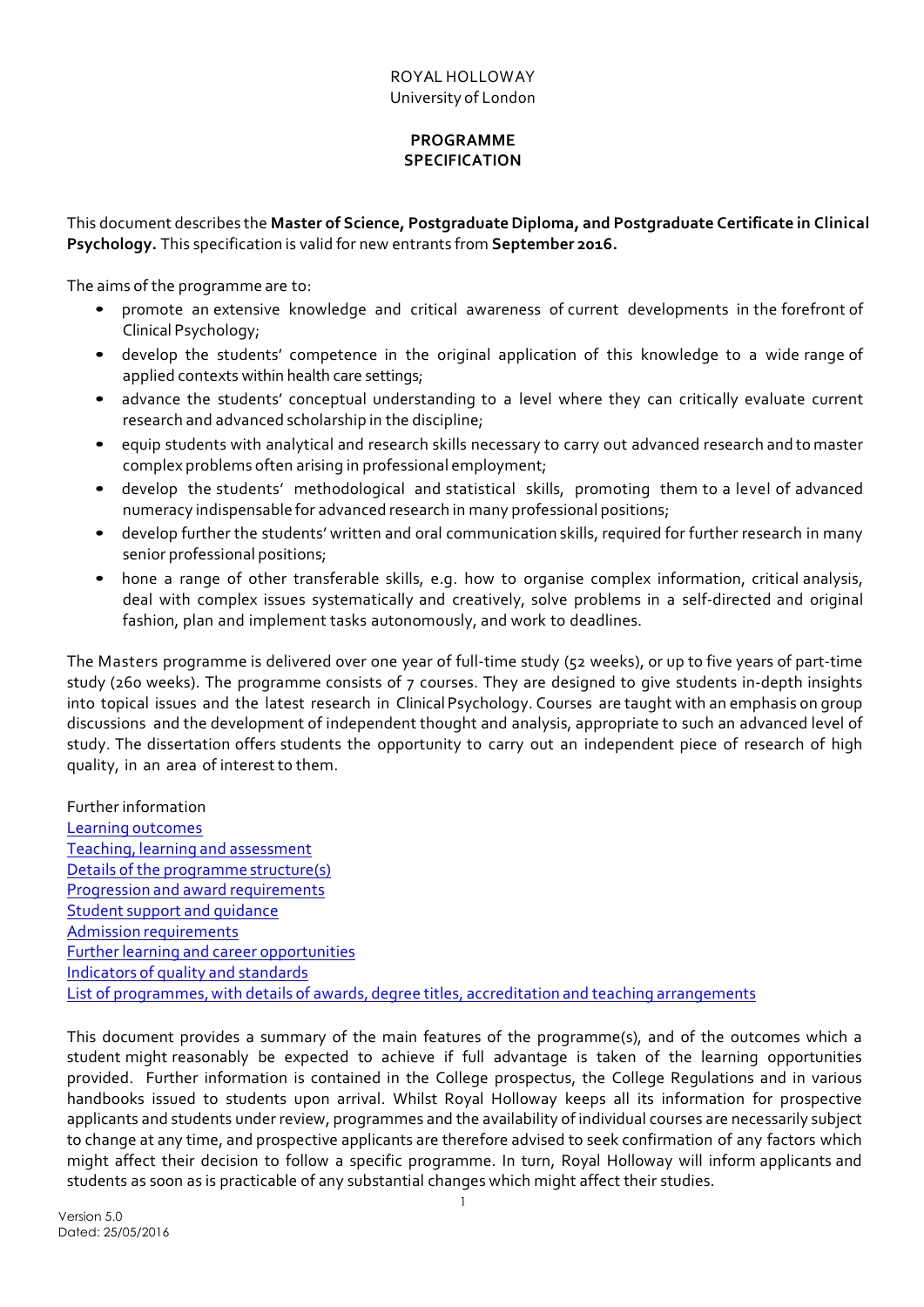### **Learning outcomes**

Teaching and learning in the programme are closely informed by the active research of staff. In general terms, the programme provides opportunities for students to develop and demonstrate the following learning outcomes, all on a level appropriate for MSc:

*Knowledge and understanding*

- An advanced knowledge of clinical psychology in health care settings;
- An advanced understanding for how different treatment approaches may related to mental health disorders;
- An awareness of factors related to individuals' well-being;
- An appreciation of advanced and applied research techniques;
- An insight into advanced statistics for psychology.

## *Skills and other attributes*

Students following the programme will gain the ability to:

- critically evaluate the quality of clinical and applied psychological research;
- carry out original research projects independently, including conception, literature review, study design data collection, data analysis, data interpretation, and dissemination (applicable to MSc only);\*
- communicate clearly in both written and oral form;\*
- work collaboratively within a group;\*
- work to deadlines;\*
- apply their advanced numerical skills to a range of issues;\*
- approach problems logically and systematically.\*

\* transferable skills

### Back to top

### **Teaching, learning and assessment**

Teaching and learning are mainly by means of sessions lasting anywhere between two and three and a half hours. These would typically combine periods of seminar discussion and practical exploration or workshops. Where possible, these are student-led, with participants being encouraged to devise exercises engaging with the relevant issues and to direct their fellow-students in these experiments. In some contributing courses, students will give oral presentations which form part of their formative assessment. Summative assessment is mainly by extended essay or written reports, although written exams are more appropriate to the courses focusing on methodology and statistics. Full details of the assessments for individual courses can be obtained from Moodle.

### Back to top

### **Details of the programme structure(s)**

The full-time programme lasts 52 weeks, beginning in September. The brief outline of the programme is shown below; however students can obtain further details from the Programme Handbook. **Credits are indicated in brackets, and indicate proportional weighting towards the Masters, Postgraduate Diploma and Postgraduate Certificate classification grade.**

### Full-time students

*In the Autumn Term,students must take:*

- PS5306 Clinical Assessment and Treatment Approaches (20 credits) **(condonable)**
- PS5204 Advanced and Applied Research Techniques (20 credits) **(condonable)**

### *In the Spring Term, students must take:*

- PS5307 -- Professional Clinical Practice and Skills (20 credits) **(condonable)**
- PS5206 Adjustment and Wellbeing (20 credits) **(condonable)**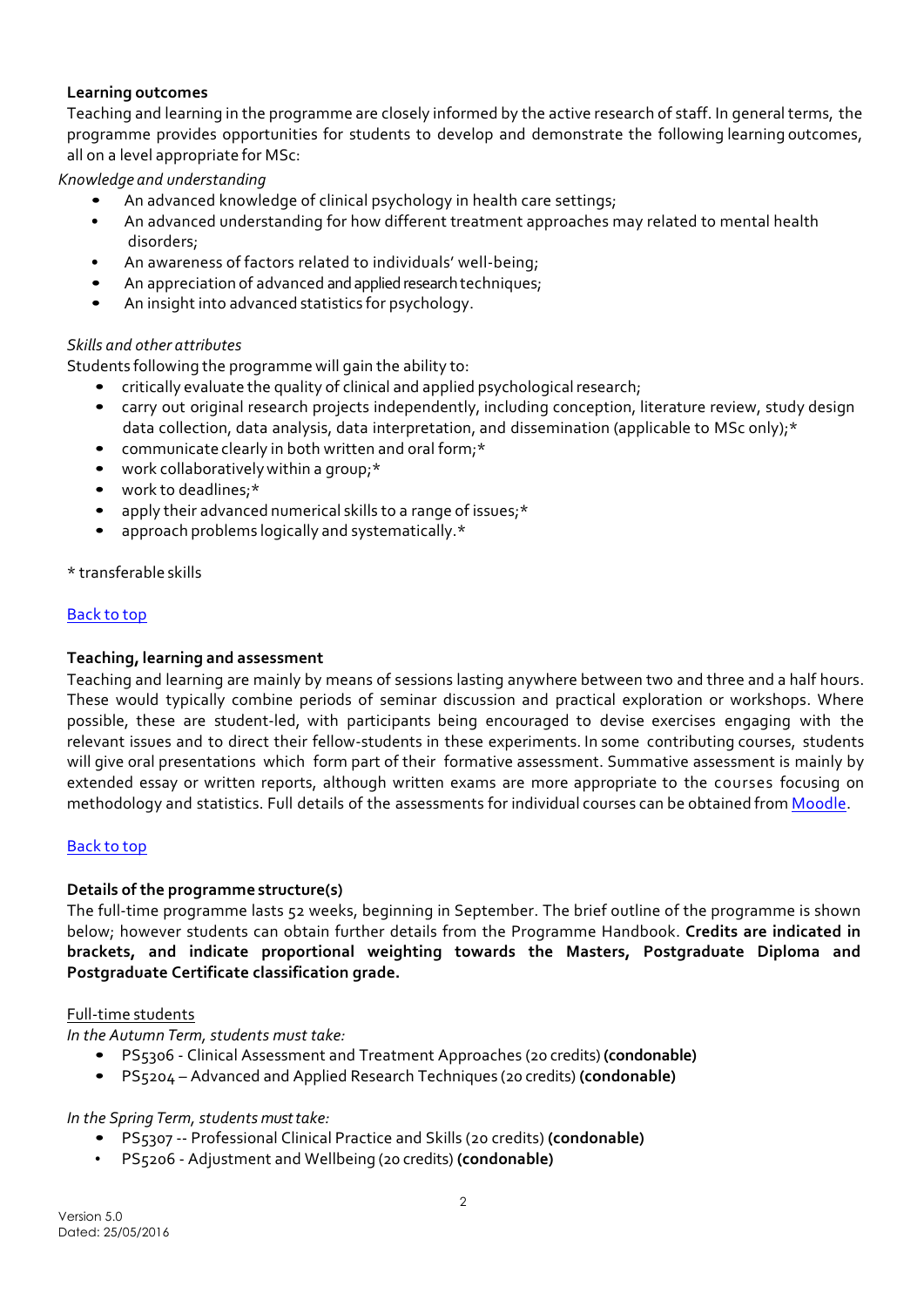*In the Autumn and Spring term, students must take:*

• PS5302 - Statistics for Research (20 credits) **(condonable)**

*During the Spring and Summer Termsstudents must take:*

• PS5305 – Clinical Dissertation (60 credits) **(non-condonable)**

*In addition to the above students must choose one of the following:*

- PS5301 Topics in Psychological Science (20 credits; Spring term) **(condonable)**
- PS5201 Psychology in Applied Settings (20 credits; Spring term) **(condonable)**
- PS5303 Cognitive, Social and Neuroscience Approaches to Forensic Investigations (20 credits; Spring term) **(condonable)**
- PS5304 Placement: Clinical Psychology (20 credits; Spring term) **(condonable)**

The programme structure for the Postgraduate Diploma is as above, with the exception that students will not undertake the dissertation, while that for the Postgraduate Certificate is that students are required to take and pass three taught course units (equivalent of 60 credits).

### Part-time students

The programme can be taken part-time over two to five years beginning in September of year one but will normally be over two years\*\*. Part-time students will normally cover three courses in their first year, and three courses in their second year (however, this will be open to negotiation with the student; for instance it might be desirable and possible for them to cover 4-5 taught courses in their first year, and the remaining taught courses in the second year). The dissertation would also be prepared and completed in the final year.

\*\*\*\* part time students are permitted under College regulations to complete their programme of study over a period of up to 5 years. Students who are unable to complete the programme within the standard 2 year timeframe should liaise with the programme director to agree a time frame for completion.

### Back to top

### **Progression and award requirements**

Progression throughout the year(s) is monitored through assessed performance in coursework and examinations.

Please note that if a student holds a Tier 4 (General) Student Visa and chooses to leave (or is required to leave because of non-progression) or complete early (before the course end date stated on their CAS), then this will be reported to UKVI.

To pass the **Masters** programme a student must achieve an overall weighted average of at least 50.00%, with no mark in any course which counts towards the final assessment falling below 50%. Failure marks between 40-49% can be condoned in courses constituting up to a maximum of 40credits, provided that the overall weighted average is at least 50.00%, but a failure mark (i.e. below 50%) in the dissertation cannot be condoned.

The Masters degree with Merit may be awarded if a student achieves an overall weighted average of 60.00% or above, with no mark in any course which counts towards the final assessment falling below 50%. A Merit will not normally be awarded if a student re-sits or re-takes any course unit of the programme.

The Masters degree with Distinction may be awarded if a student achieves an overall weighted average of 70.00% or above, with no mark in any course which counts towards the final assessment falling below 50%. A Distinction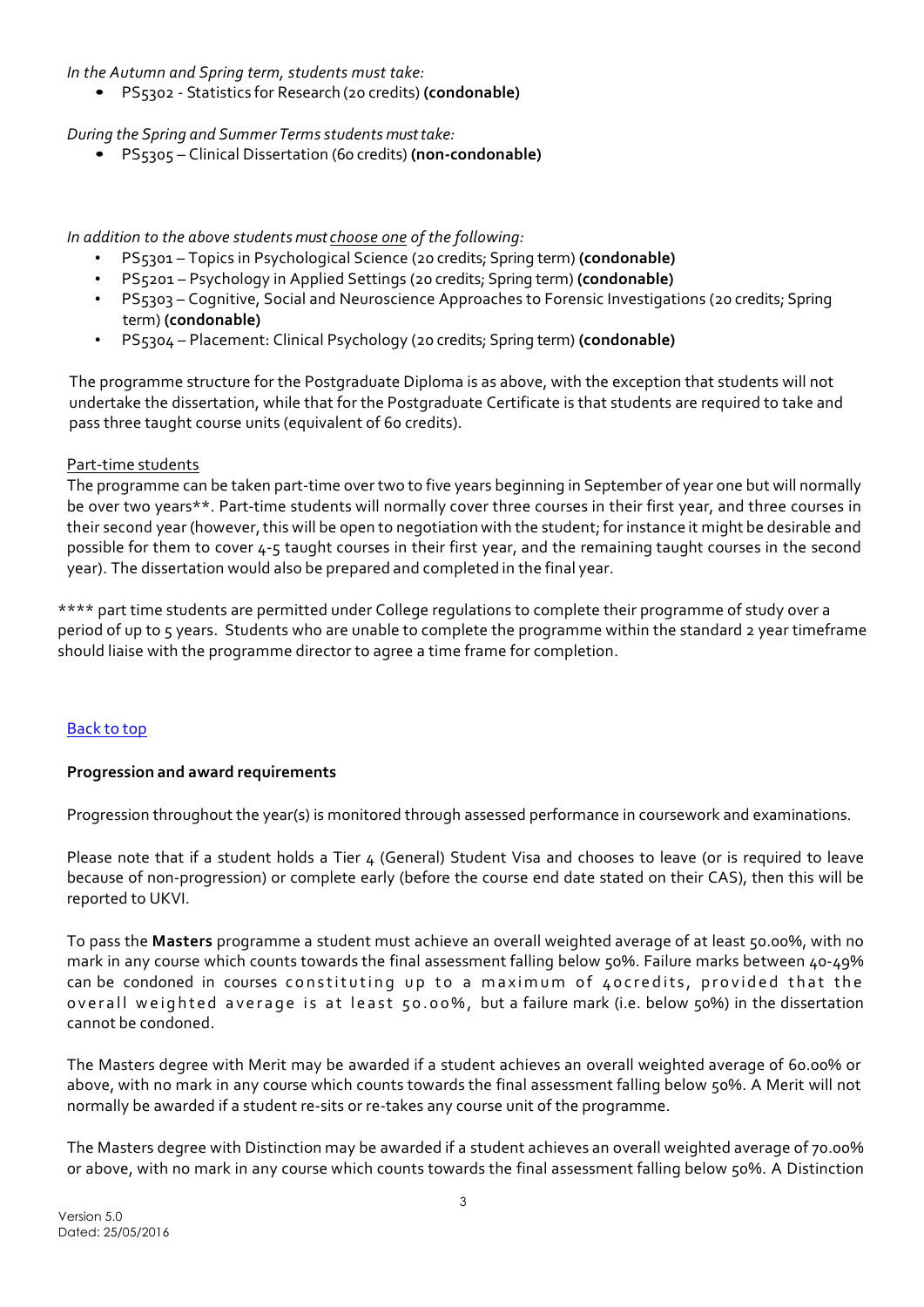will not normally be awarded if a student re-sits or re-takes any course of the programme.

The **Postgraduate Diploma** may be awarded if a student achieves an overall weighted average of at least 50.00%, with no mark in any course which counts towards the final assessment falling below 50% and has either chosen not to proceed to the dissertation, or has failed the dissertation on either the first or second attempt. Failure marks in the region 40-49% are not usually condoned for the award of a Postgraduate Diploma, but if they are, such condoned fails would be in courses which do not constitute more than 40 credits.

The Postgraduate Diploma with Merit may be awarded if a student achieves an overall weighted average of 60.00% or above, with no mark in any course which counts towards the final assessment falling below 50%.

The Postgraduate Diploma with Distinction may be awarded if a student achieves an overall weighted average of 70.00% or above, with no mark in any course which counts towards the final assessment falling below 50%. A Distinction will not normally be awarded if a student re-sits of re-takes any course.

The **Postgraduate Certificate** may be awarded if a student achieves an overall weighted average of at least 50.00%, with no mark in any taught course which counts towards the final assessment falling below 50%. Failure marks in the region 40-49% are not usually condoned for the award of a Postgraduate Certificate.

The Postgraduate Certificate with Merit may be awarded if a student achieves an overall weighted average of 60.00% or above, with no mark in any course which counts towards the final assessment falling below 50%.

The Postgraduate Certificate with Distinction may be awarded if a student achieves an overall weighted average of 70.00% or above, with no mark in any course which counts towards the final assessment falling below 50%. A Distinction will not normally be awarded if a student re-sits or re-takes any course.

### Back to top

### **Student support and guidance**

The Programme Director can advise on academic, pastoral and welfare issues (if the latter are sufficiently severe, students will be referred to relevant personnel). The Programme Director is available for consultation within office hours. You may also consult the Department's Student Support Coordinator.

All staff teaching on the course are available via their e-mail, and addresses are published in the Departmental Webpages.

- Detailed student handbook and course resources.
- The Department's postgraduate welcome and i nduction sessions for incoming students in the first week of the Autumn term, aligned with the College's welcome and induction procedures.
- Extensive supporting materials and learning resources in College libraries and the Information Services Centre.
- College Careers & Employability Service and Departmental Employability Lead Officer. The Department also arranges careers events for undergraduates. Many of these events might be interesting to MSc students also, and they are welcome to participate on a voluntary basis.
- Access to all College and University support services, including Student Counselling Service, the Centre for the Development of Academic Skills, Health Centre and students with additional learning needs also have access to Disability and Dyslexia Services (ESO)
- A staff/student committee is held each term which all the Department's Postgraduate Taught students are invited to attend. Minutes of these meetings are posted on the Department webpages.

### Back to top

### **Admission requirements**

For details of admissions requirements please refer to the Course Finder.